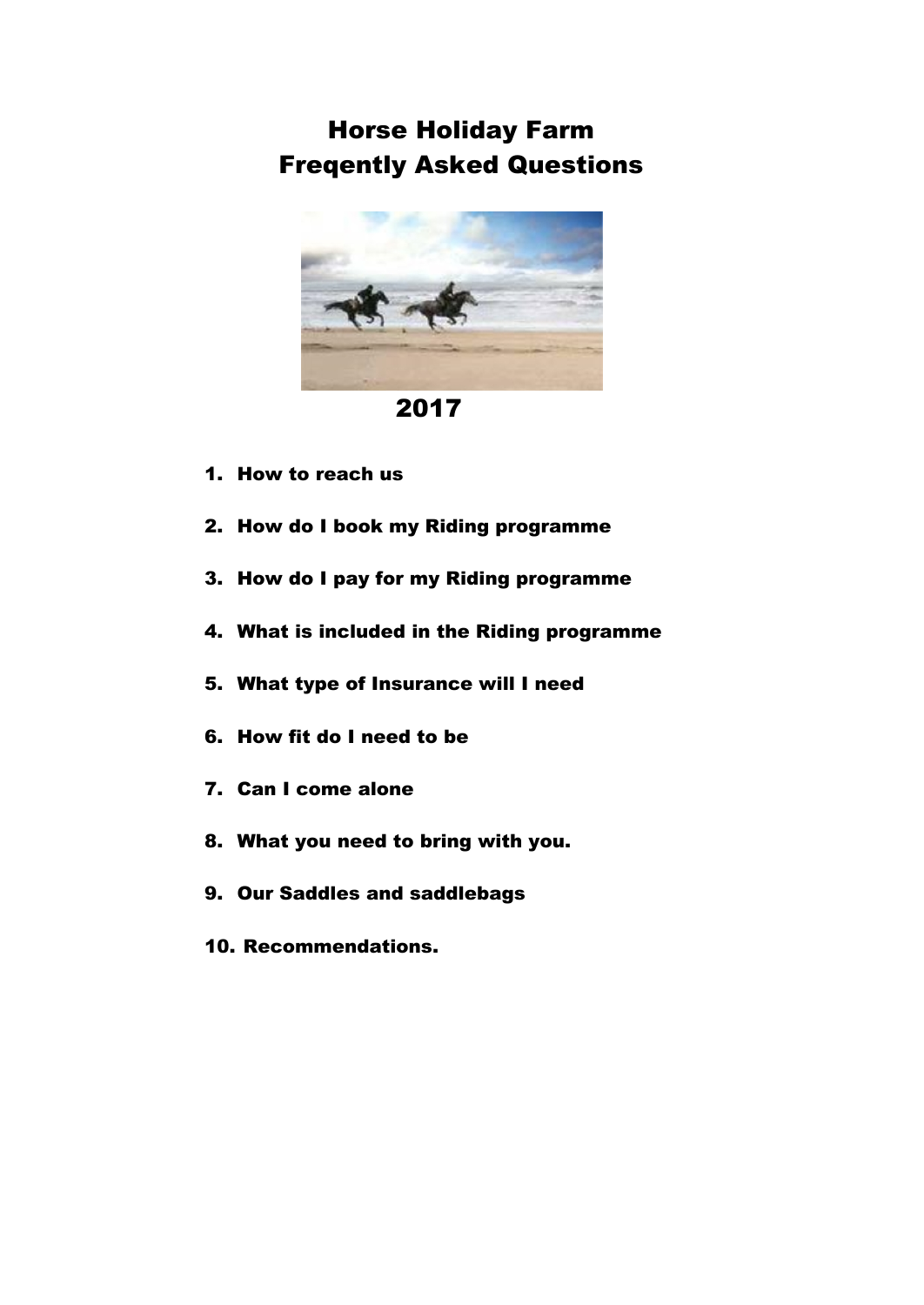## **How to Reach Us**

We are situated on the North West Coast of Ireland. Find below some helpful information and web sites.

#### **Dublin Airport**

[www.aerlingus.com](http://www.aerlingus.com/) [www.britishairways.com](http://www.britishairways.com/) [www.ryanair.com](http://www.ryanair.com/) [www.flybe.com](http://www.flybe.com/) [www.cityjet.com](http://www.cityjet.com/)

From **Dublin**, for a more leisurely trip, you can take onward travel to **Sligo** either via Irish Rail [www.irishrail.ie](http://www.irishrail.ie/) Bus Eireann [www.buseireann.ie](http://www.buseireann.ie/) – directly from the Airport Alternatively you can take a car hire and drive to us [www.avis.ie](http://www.avis.ie/)

You can catch a bus direct from Dublin Airport to Sligo or Ballyshannon for timetables [www.buseireann.ie](http://www.buseireann.ie/)

For transfers from/to Sligo from/to the farm please contact; maccabs24@gmail.com tel; 00353719142777 for reservations

For transfers to/from Ballyshannon to/from the farm please contact: Geraldine\_McGarrigle@hotmail.com or J\_mcgarrigle@hotmail.com **Tel: 00 353 87 6347272 for reservations.**

**Ireland West Airport (KNOCK)** [www.irelandwestairport.com](http://www.irelandwestairport.com/) **For transfers to/from Knock airport please contact Jimmy Quinn on 00 353 87 2508509 for reservations**

[www.ryanair.com](http://www.ryanair.com/) fly from Derry to: Birmingham, Glasgow, Liverpool and London (Stansted)

You can take a bus from Derry to Grange **[www.buseireann.ie](http://www.buseireann.ie/)** 

#### **Fluginformation und Reiseversicherung** –

Contact: Sean Buckley, Marina tours, PO> Box 1663, Rohrbacher StraBe 36, 69181 Leimen, Germany. Tel: 06224/76976 Fax: 06224/77966 [www.marina-tours.de](http://www.marina-tours.de/) email: S.buckley@marina-tours.de or [www.ryanair.com](http://www.ryanair.com/) Tel: 0190 811 773 or [www.aerlingus.com](http://www.aerlingus.com/) Tel: 01 8905 975900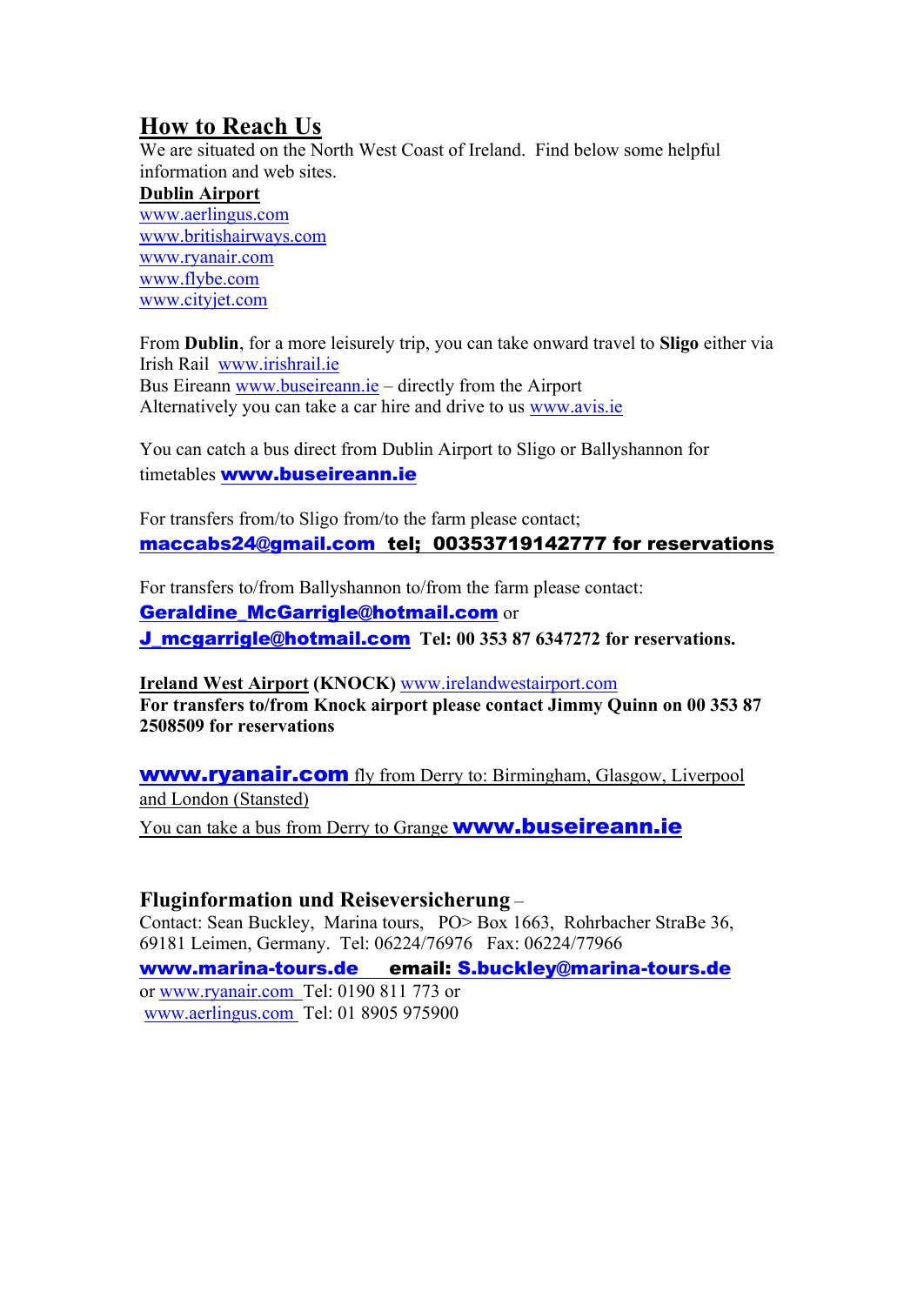#### **Ferry Crossing:**

|  | email: info@irishferries.com              |
|--|-------------------------------------------|
|  | www.irishferries.com                      |
|  | Rosslare – Pembroke                       |
|  | Dublin - Holyhead                         |
|  | UK 0818 300 400                           |
|  | Irish Ferries: Ireland 00 353 818 300 400 |

Stena Line Ireland: 00 353 1 2047777 UK 00 44 8445 768 768 Dublin – Holyhead Rosslare – Fishguard Belfast – Carinryan Belfast – Liverpool

[www.stenaline.ie](http://www.stenaline.ie/)

#### **How do I book my Riding Programme**

You can book your Riding Programme direct with ourselves by emailing us on

#### info@horseholidays.ie

letting us have all your requirements, including dates, programme and riding ability. Or by telephoning us direct on 00 353 71 9166152.

### **Arrivals all programmes can only be Thursday or Saturday for a 10.00 am. start**

### **How do I pay for my Riding Programme**

To secure a reservation we need a 50% deposit at the time of booking. This can be paid by way of a bank transfer as follows:

- 1. Bank of Ireland, Stephen Street, Sligo, Ireland Iban No IE86 BOFI 9054 4096 4816 88 Swift/bic no BOFIIE2D Account: Horse Holiday Farm
- 2. Sparkasse Darmstadt Account Tilman Anhold and Colette Anhold Iban No DE10 5085 0150 0011 0083 99 Swift/bic HELADEF1DAS

It would be greatly appreciated when making your payments if you quote the programme, date of holiday and your name.

#### **The balance of your holiday should be paid at least 14 days before your arrival date Please note, we do not take credit card payments**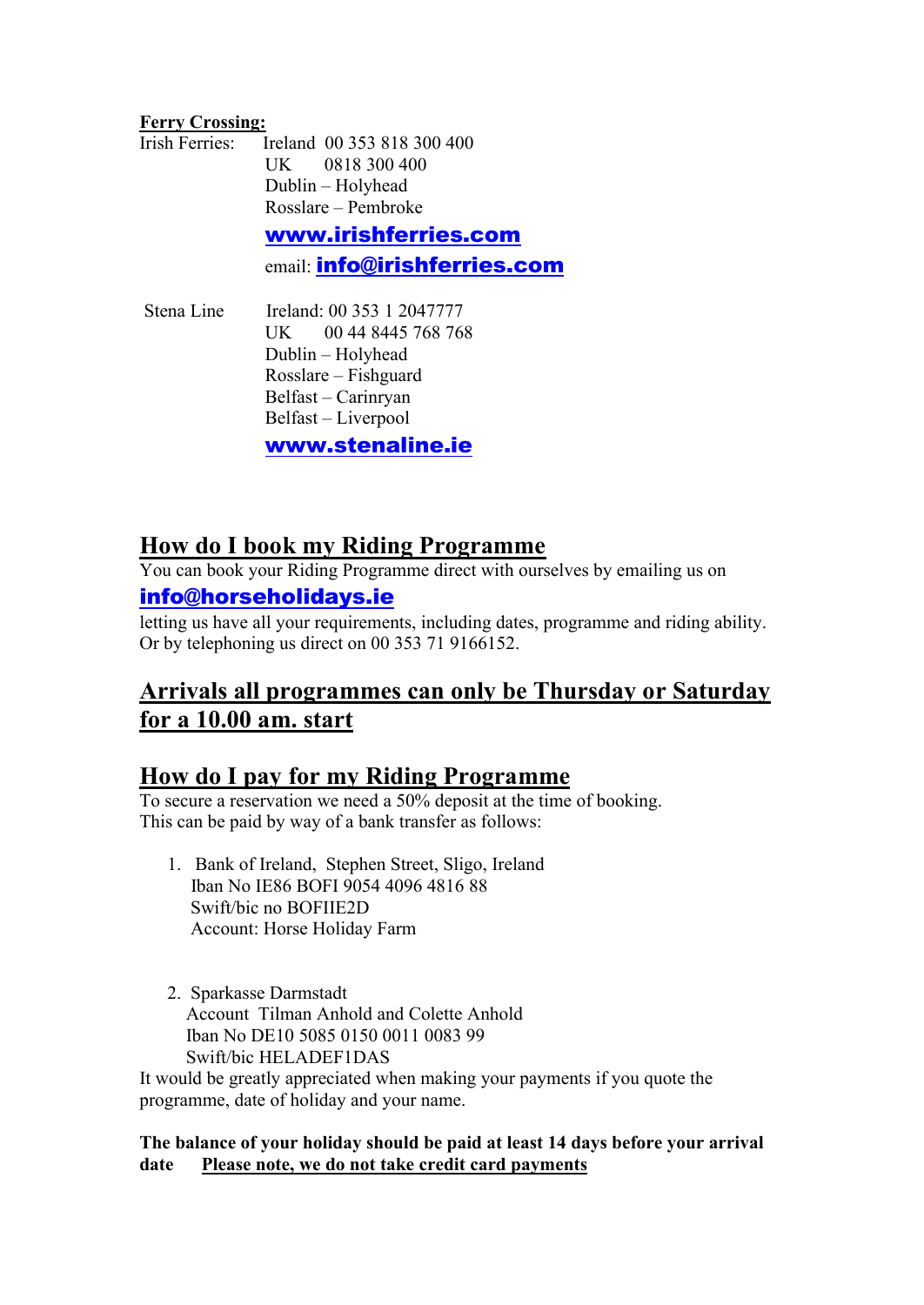## **What is included in your riding programme**

Riding programmes are on a bed and breakfast basis only and the cost of your holiday will include:

**Riding by Sea Programme:** Bed and breakfast, your horse, plus all equipment for your horse, rooms with shower wc ensuite at the farm or neighbouring guesthouse **Trail Rides**: Bed and breakfast, your horse, plus all equipment for your horse saddlebags, transportation from last overnight back to the farm.

### **What type of Insurance will I need You must have Personal Accident Insurance**

### **How fit do I need to be**

As all our programmes are for the experienced rider you should be able to mount, dismount, trot, canter and gallop with ease and confidence. It is important for you to be fit to maximise your enjoyment.

### **Can I come alone**

Yes, we get lots of our guests coming on their own for our **Riding by Sea** programme However, there is a minimum of two persons recommended for the **Trail Rides** which are all self-led trails. Most of our guests come in their own groups for the trails and do not like to have anyone else join them. . However, you can put your details on our "Riders Meeting Page" on our web site [www.horse-holiday-farm.com](http://www.horse-holiday-farm.com/) and see can you come up with a companion to ride the trails with.

### **What you need to bring with you**

For your comfort you will need a riding helmet, riding boots, breeches, gloves, a warm sweater and good quality rainjacket (preferably waxed) and waterproof over trousers ,ponchos are not allowed We sincerely hope you will not need rain gear but better to be prepared. Do also bring sunscreen.

## **Our Saddles and saddlebags**

Our saddles are general purpose saddles made especially to suit our business – they are extremely comfortable and are built on the old military style tree by a firm in France, now in Ireland by O'Callaghan Saddlery.

Trail guests are provided with saddlebags for their luggage, please pack your clothes in plastic bags as the saddlebags are not waterproof, below please find dimensions of the saddlebags

**2 x Large Saddlebags 30 cm x 40cm x 15 cm (at back of saddle) 2 x Small Saddlebags 20 cm x 30cm x15 cm (at front of saddle) The saddlebags will take up to approximately 15 kilos.**